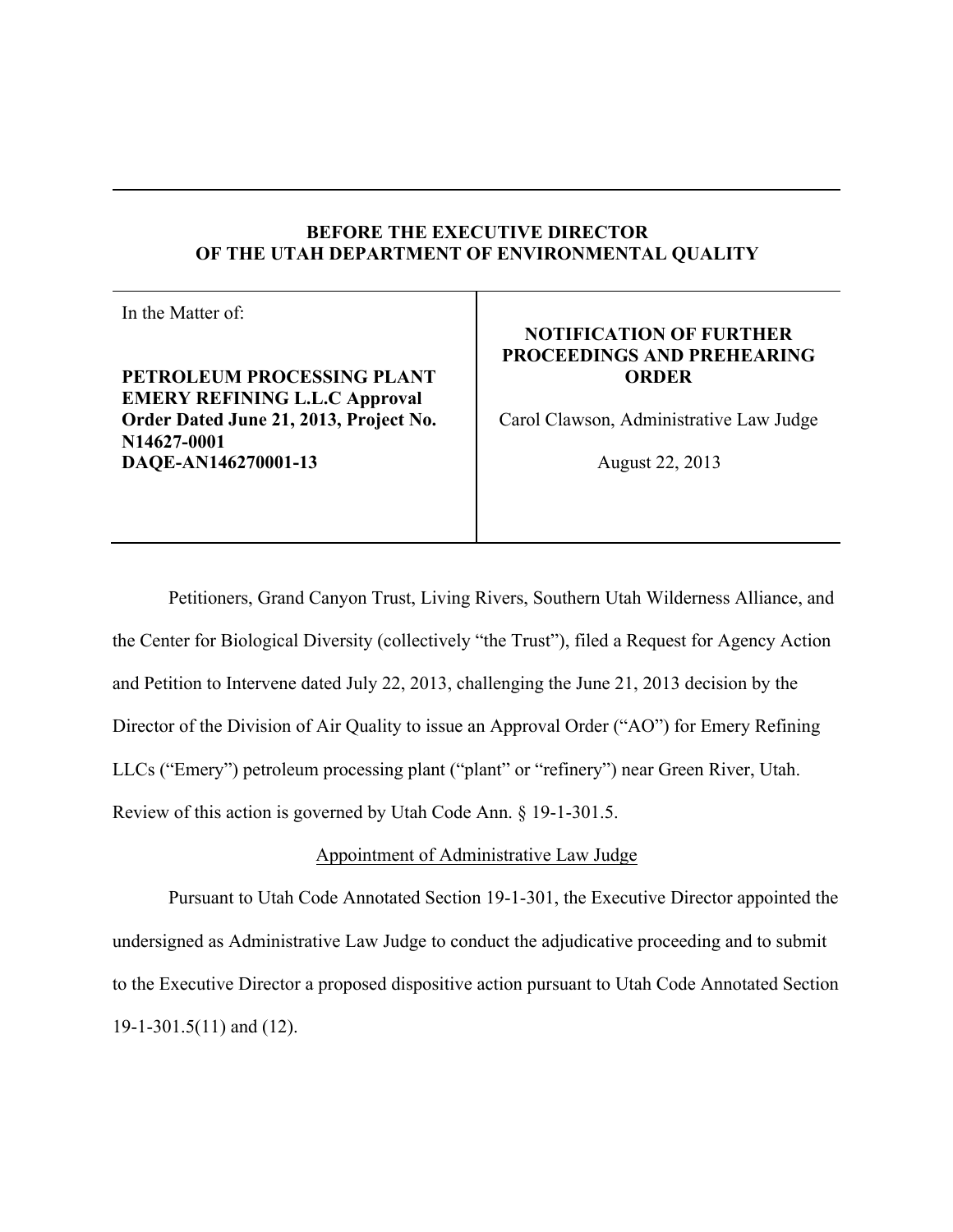#### Intervention

Petitioner's filed a Petition to Intervene on July 22, 2013. No objections have been received to that petition. Pursuant to R305-7-212, Utah Administrative Code, Respondents have the right to challenge the Petition to Intervene by motion or in the parties' briefs on the merits. All findings reached in this order are thus provisional in nature and are subject to reconsideration at a later stage in these proceedings.

Intervention in this permit review adjudicative proceeding is governed by Section 19-1- 301.5(7). Based on the Petition and limited information currently before me, I find that the Petition to Intervene satisfies the requirements of the statute.

### Pro Hac Vice Admission

Charles R. Dubuc, serving as local counsel for Petitioners, moved for the admission of Anne Mariah Tapp as *pro hac vice* counsel for the Trust. No objection has been filed. Based upon my review of the Motion and attached Application for Admission Pro Hac Vice before the Executive Director of the Department of Environmental Quality, the MOTION IS GRANTED.

#### Further Proceedings

Having granted intervention to the Trust and having considered the Request for Agency Action, I issue the following Notice of Further Proceedings and First Prehearing Order pursuant to Section 63G-4-201(3)(d) and (e), Utah Code Ann., and R305-7-206, Utah Administrative Code.

1. Further proceedings are required to determine the agency's response to the Request for Agency Action.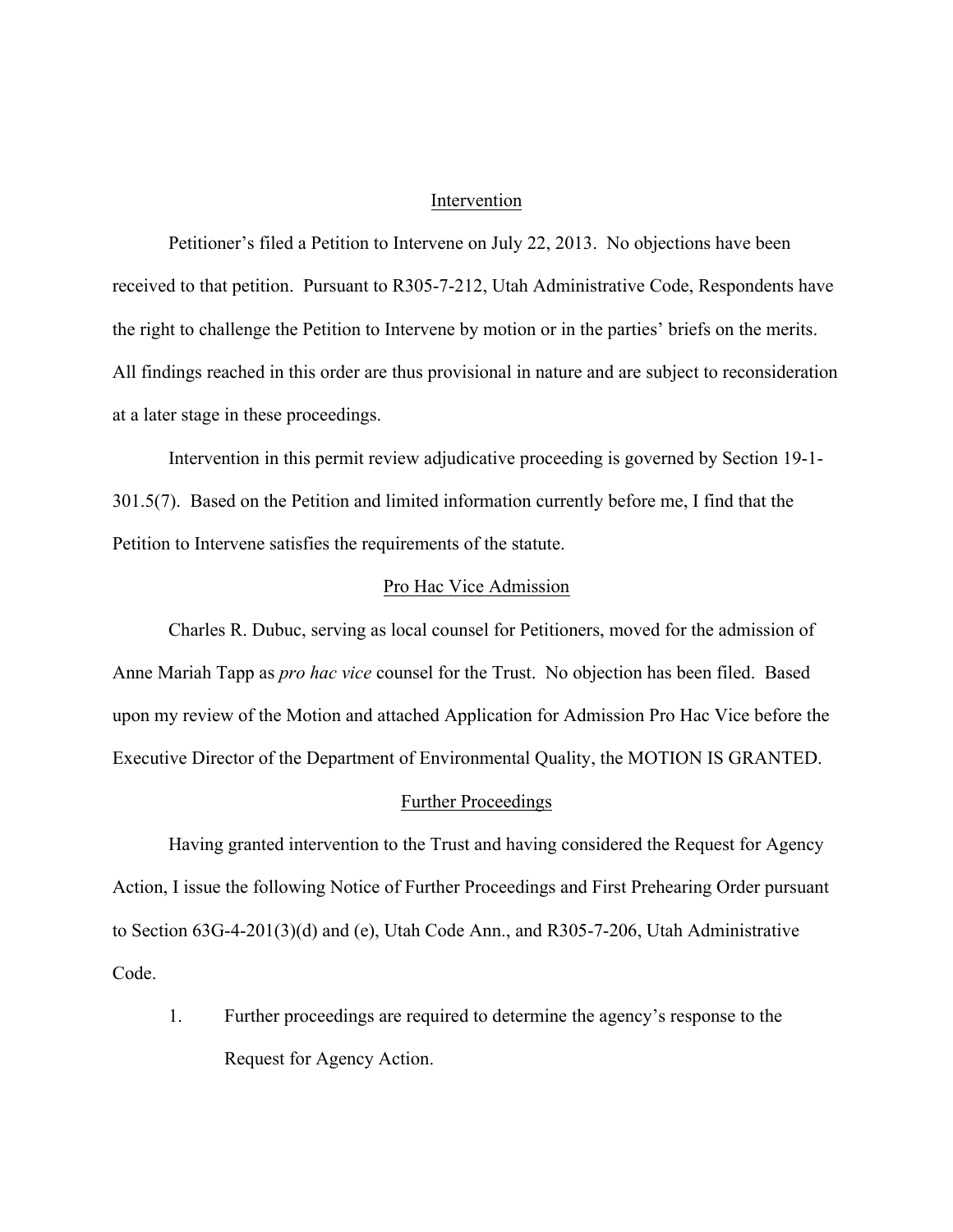- 2. These permit review adjudicative proceedings are governed by Utah Code Ann. § 19-1-301.5 and R305-7, Utah Admin. Code.
- 3. Grand Canyon Trust, Living Rivers, Southern Utah Wilderness Alliance, and the Center for Biological Diversity are designated as the Petitioners and shall be collectively referred to as "the Trust." The Executive Secretary of the Air Quality Board and Emery Refining LLC are designated as Respondents.
- 4. The agency's reference number and name as specified in the above caption will identify this proceeding.
- 5. A response to the Request for Agency Action shall be filed and served on or before September 23, 2013, in accordance with Sections 19-1-301.5(9)(b) and 63G-4-204, Utah Code Ann.
- 6. Pursuant to R305-7-208(4), within 10 days of service of the Response to the Request for Agency Action, the parties are encouraged to consult and propose a joint Proposed Scheduling Order to address the following:
	- a. Schedules for motions (if applicable);
	- b. Any proposed changes to the briefing schedule that would otherwise apply (see Paragraph 7);
	- c. A schedule for oral argument;
	- d. Any proposed change to page limits for submissions (page limit extensions are not favored and the request must indicate good reason);
	- e. Any other scheduling matter or request to modify the requirements of the rules that the parties anticipate; any motion to propose a modification of the rules shall including a "good cause" justification for the proposed modification (see R305-7-108);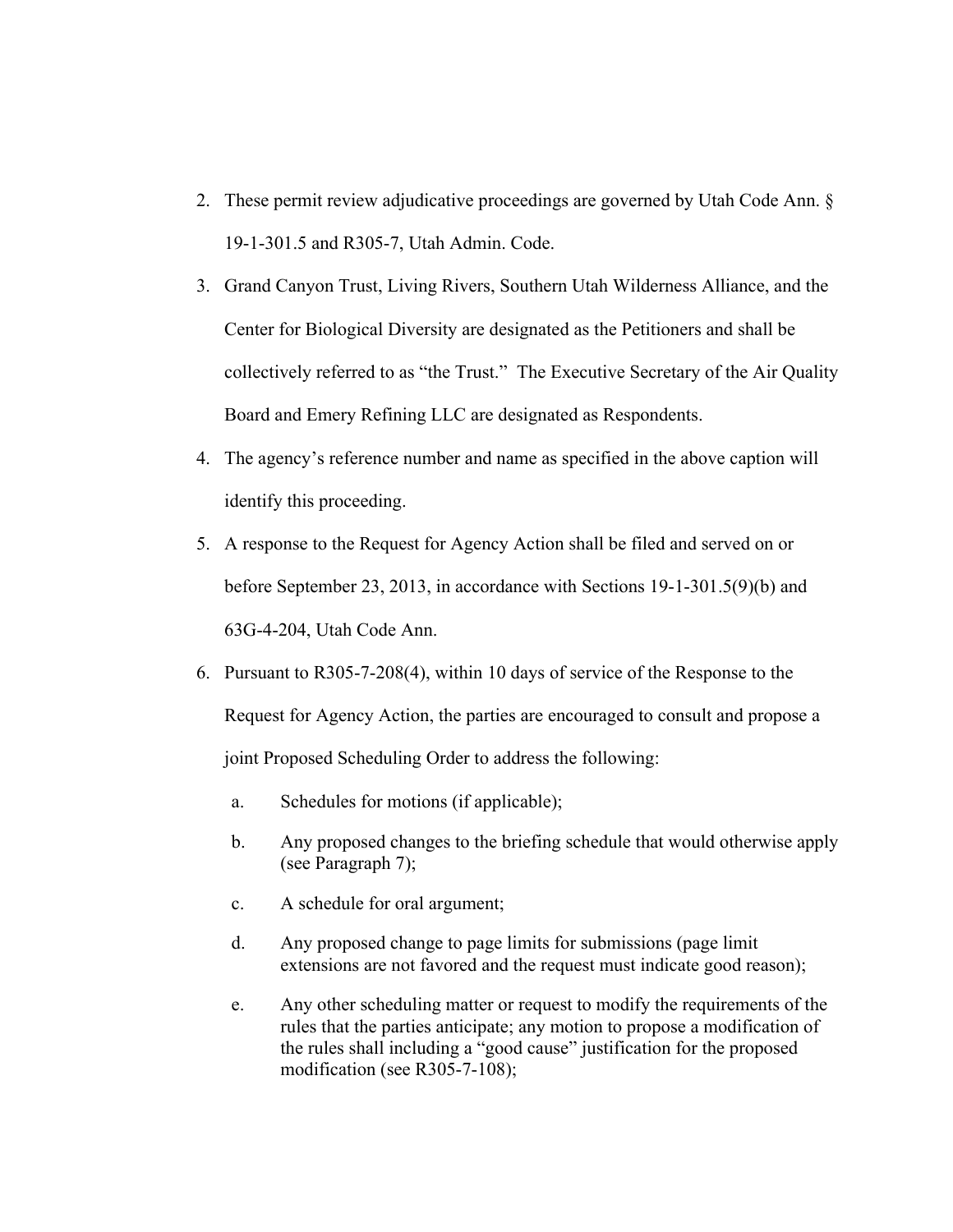- f. The need for and, if applicable, proposed date for a conference pursuant to R305-7-208.
- g. If the parties are unable to agree on a joint Proposed Schedule under this paragraph (6), and if the schedule set forth in paragraph 8 is not acceptable to any party, that party may file a Motion for a Proposed Schedule, indicating good cause for any modifications to paragraph 7.
- 7. In the absence of a joint Proposed Scheduling Order as set forth in paragraph (6),

the following schedule shall apply:  $(R305-7-209 \& 213)$ 

- a. October 1, 2013: Service of Administrative Record:
- b. October 31: Opening Brief (Petitioners)
- c. December 2, 21013: Response brief (Agency, Permittee)
- d. December 17: Reply brief (Petitioner)
- e. December 23, 2013: Surreply brief (Agency, Permittee)
- f. All other deadlines that may apply under R305-7-209 and 213
- g. A hearing on the merits is **tentatively** scheduled for January 16, 2014. This date is subject to change upon receipt of a Joint Proposed Scheduling Order by the parties or further pretrial conference.
- 8. All filings and service shall be by electronic mail in searchable pdf format, as described in R305-7-104. The parties are directed to provide the ALJ with pdf copies of case law, statutes, or other sources of law on which they rely at the time any brief or other pleading is submitted. Upon receipt of any brief and supporting material, the ALJ may request any party to submit the material in hard copy. The date of service shall be the date of the email and a hard copy would be for the ALJ's convenience.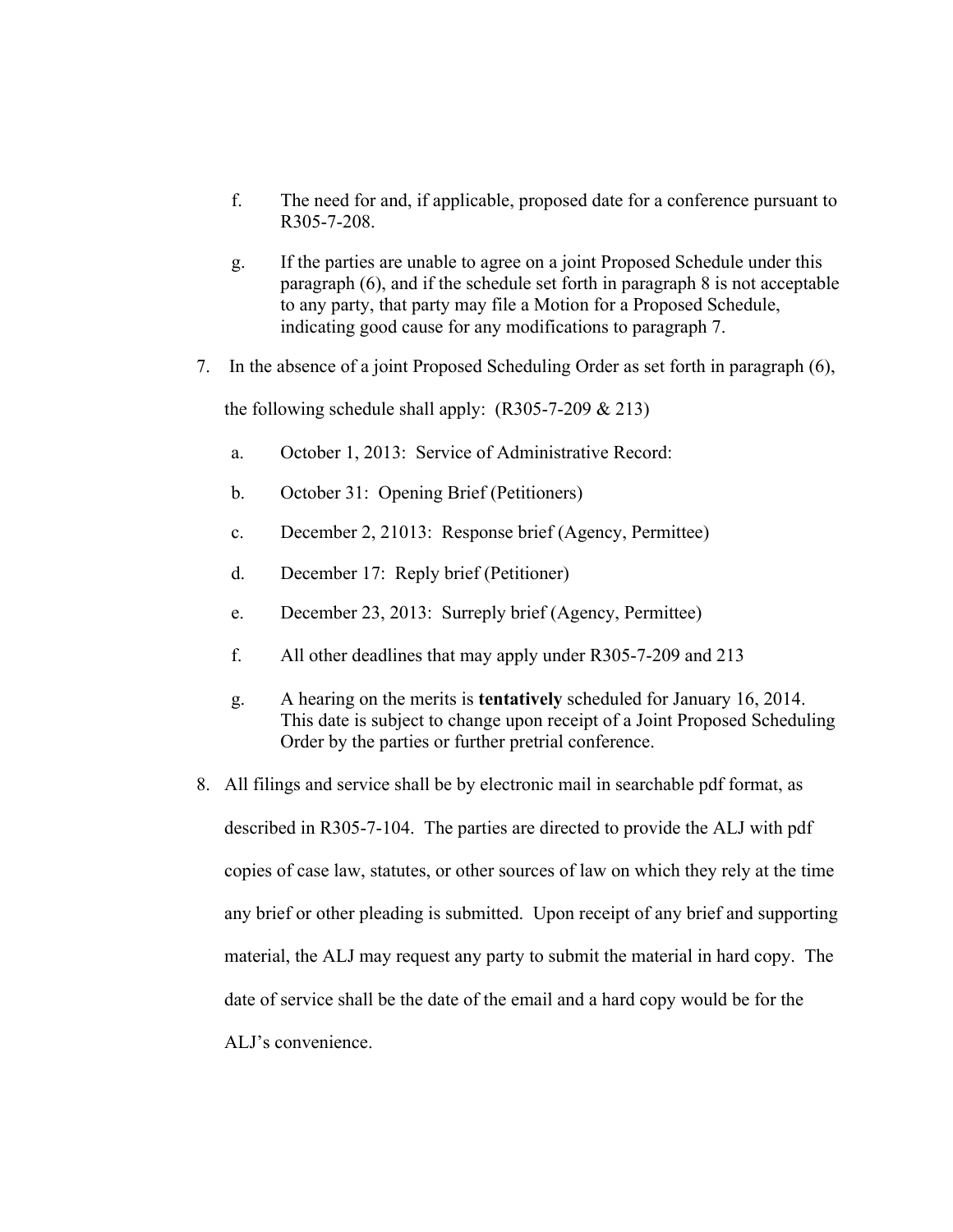- 9. Except as provided in paragraph 9, filings with the Administrative Law Judge shall be addressed to clawsonlaw@centurylink.net
- 10. All documents that are filed or served shall also be filed with the Administrative Proceeding Records Officer at DEQAPRO@utah.gov
- 11. Every filing shall contain the filing date in the upper right hand corner or in the right hand box of the caption

SO ORDERED, Dated this 22<sup>nd</sup> day of August, 2013.

Cile

Carol Clawson Administrative Law Judge clawsonlaw@centurylink.net